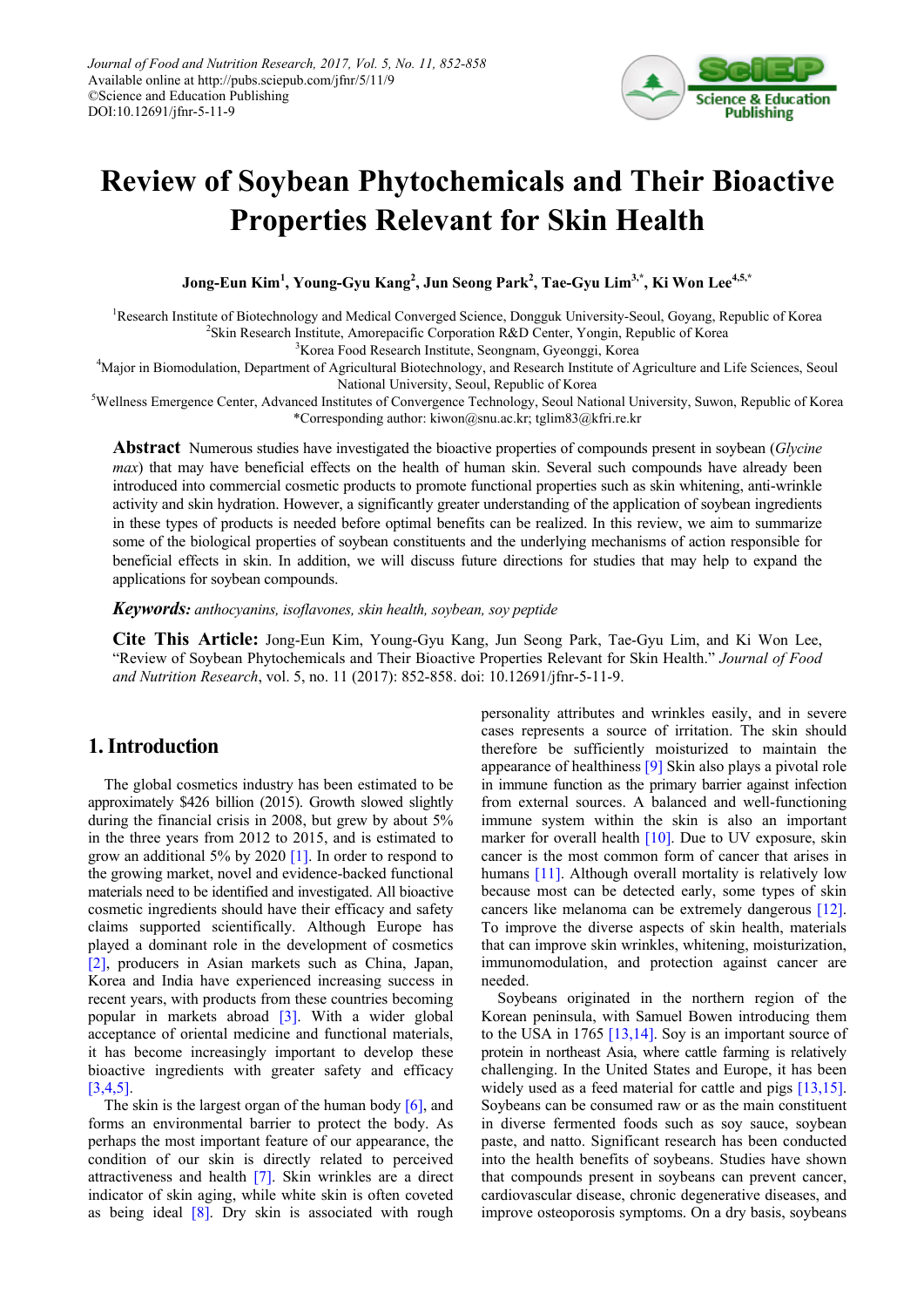contain 40% protein, 20% lipids, 35% carbohydrates, and 5% micronutrients [\[16\].](#page-4-11) Soy peptides are usually produced by the hydrolysis of proteins within the soybeans. The rich proteins present in soy allow for the generation of diverse peptides, and during fermentation in particular, the actions of enzymes create multiple new peptides, some of which exhibit functionality. Soybeans also contain high concentrations of functional substances including isoflavones, anthocyanins, and saponins [\[17\].](#page-4-12) In this review, we will summarize the results of research on various functional materials present in soybeans with a focus on improving skin health.

# **2. Functional Materials Present in Soybeans**

#### **2.1. Soybean Extracts**

Studies using soybean extracts have demonstrated diverse effects on skin health [\(Table 1\)](#page-2-0) [\[14\].](#page-4-13) Soybean preparations fermented by microorganisms have also been the subject of research interest. Soybean extract has been shown to reduce the expression of matrix metlloproteinase-1 (MMP-1) and decrease the MMP-1/tissue inhibitor of metalloproteinase-1 (TIMP-1) ratio by increasing the expression of TIMP-1, an MMP-1 regulatory enzyme, with a bioactive reducing effect equivalent to that of retinoids [\[18\].](#page-4-14) When 2.5% soybean extract is added into the diet of a mouse model, inhibitory effects on ultraviolet B (UVB)-induced skin wrinkles and skin inflammation can be observed. Furthermore, soybean extract specifically fermented by yeast elicits a wrinkle-improving effect that is greater than that observed with non-fermented extract. During the process of fermentation, the sugar moiety is removed from the compounds genistin and daidzin, converting them into their aglycon forms, genistein, and daidzein. [\[19\].](#page-4-15) When soybean extracts (25 g of soybean were extracted 2 times at room temperature with shaking for 48 hours using each solvent) were fed to Sprague-Dawley rats using various solvents (ethanol, n-hexane extract, ethyl acetate), all three extracts caused an increase in estrogen receptor-positive cells to emerge, but only a high-dose ethyl acetate extract group showed an increased amount of collagen in the skin. Isoflavones in soybeans act as phytoestrogens, although estrogen receptor expression is not thought to be directly associated with increased collagen [\[20\].](#page-4-16) Soybeans harbor a protease inhibitor as protection against enzymatic attack. The protease-activated receptor 2 signaling pathway also plays an important role in the color of the skin color. Soymilk inhibits PAR2, which has been linked to a skin whitening effect [\[21\].](#page-4-17) When green beans are exposed to visible light, a new oxidative product of daidzein is formed, which counteracts skin inflammation pathways associated with atopic dermatitis [\[22\].](#page-4-18) Further studies have shown that soybean extract has wide ranging effects on skin health.

#### **2.2. Soybean Peptides**

Soybeans are exceptional sources of plant proteins and an important staple food source for many communities [\[23,24\].](#page-4-19) Lunasin is a 43 amino acid-long peptide present in soybean, and consists of several arginine-glycine-aspartic acid (RGD) residues and a carboxylic acid tail of nine aspartic acid residues [\[25\].](#page-5-0) Lunasin exhibits various beneficial effects on human health including inhibitory effects against DMBA and TPA (12-*O*-tetradecanoylphorbol-13-acetate) induced skin cancer and skin inflammation through the deacetylation of histones and inhibition of acetylation [\[26\].](#page-5-1) Yoshiki et al. [\[24\],](#page-4-20) reported that rats fed on a diet containing soy and collagen peptides had increased Type I and III collagen levels in their skin. It was revealed that an intake of soybean containing 2% collagen peptide for 2 weeks enhanced levels of Type I and Type III tropocollagen, as well as mRNA levels of COL1A1 and COL3A1 [\(Table 2\)](#page-2-1). Another group has reported that collagen synthesis in human dermal fibroblasts increases in the presence of soy and collagen peptides [\(Table 2\)](#page-2-1) [\[27\].](#page-5-2) In the study, a mixture of soy peptides and collagen peptides increased Type I collagen gene expression after 24 h of treatment, while downregulation was seen for Smad7 and MMP-1 gene expression (two factors that are responsible for collagen degradation). Filaggrin and involucrin are two other proteins that help maintain the barrier function of human skin [\[28,29\].](#page-5-3) The induction of *ichthyosis vulgaris* and allergen response has been reportedly associated with loss-of-function mutations in the filaggrin gene, resulting in defective barrier functioning [\[28,30,31\].](#page-5-3) In 2014, Tokudone et al., reported that a low molecular weight peptide originating from soybean can modulate epidermal metabolism by enhancing the gene expression of involucrin and profilaggrinin in human epidermal keratinocytes [\[32\].](#page-5-4) Soybean trypsin inhibitor (STI) and Bowman-Birk protein inhibitor (BBI) were first isolated from soybean in the early 1940s. While STI is an 181-amino acid protein, BBI is a serine protease inhibitor consisting of a 71-amino acid protein (8 kDa) [\[33\].](#page-5-5) The depigmentation properties of STI and BBI were first reported in 2001 [\[21\],](#page-4-17) with each inhibitor (0.1%) drastically reducing pigment deposition in keratinocyte-melanocyte co-cultures. To further support these findings, the *in vivo* depigmentation activity of STI and BBI was confirmed using a dark-skinned Yucatan microswine model. Treatment of STI (1%) and BBI (1%) elicited a 50% and 40% inhibition of pigment deposition, respectively. Although such accumulating evidence suggests that soy peptides can have a significant impact on skin health [\(Table 2\)](#page-2-1), a deeper understanding of the underlying mechanisms involved and associated bioavailability is needed.

#### **2.3. Soy Isoflavones**

Isoflavones are the third major class of bioactive phytochemicals present in soybean. The USDA reported in 2008 that approximately 50 mg of soy isoflavone exists in 100 g of raw soybean  $[34]$ . The two major isoflavones are genistein and daidzein, which exist in their glycoside forms. There are also a number of rare isoflavones with different frequency and positions of their OH groups. Isoflavones are considered to be phytoestrogens, as they share structural similarities with estrogen. Although isoflavones can activate the estrogen receptor, the estrogenic effect alone cannot account for their considerable overall efficacy. In a number of recent studies, it has been shown that each isoflavone elicits additional health benefits through specific molecular targets. Of particular note,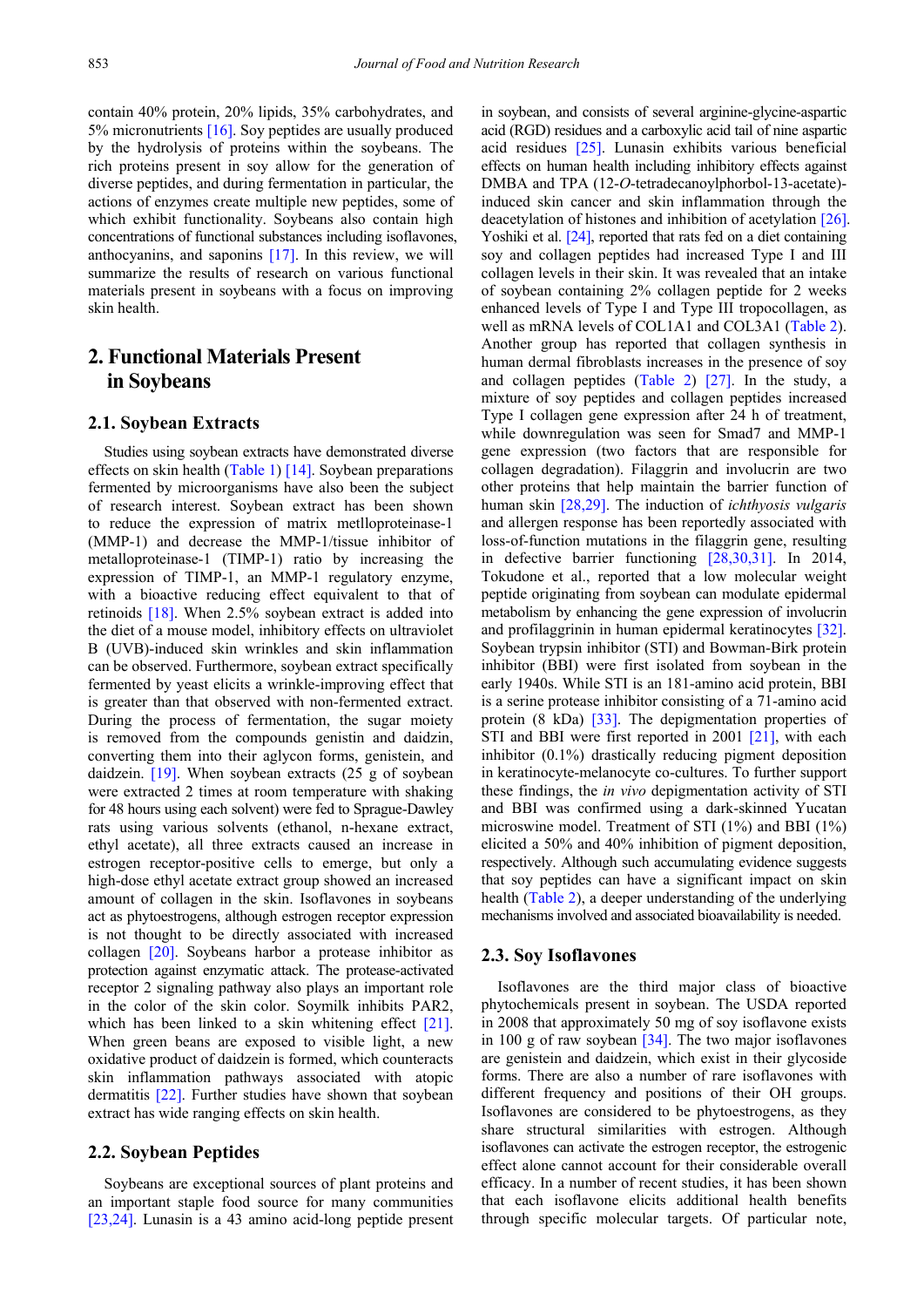have also shown that isoflavones are effective only if there is a specific strain of microbiota in the body, which can convert daidzein to equol.

| Table 1. Clinical results of soybean constituents |  |  |  |
|---------------------------------------------------|--|--|--|
|---------------------------------------------------|--|--|--|

<span id="page-2-0"></span>

| <b>Administration form</b>                                  | <b>Administration</b><br>amount/Total period   | <b>Trial method</b>                                             | <b>Subjects</b>                                                                   | <b>Function</b>                                                                                                                                                                                                  | Reference |
|-------------------------------------------------------------|------------------------------------------------|-----------------------------------------------------------------|-----------------------------------------------------------------------------------|------------------------------------------------------------------------------------------------------------------------------------------------------------------------------------------------------------------|-----------|
| Stabilized soy extract                                      | Twice daily (cosmetic<br>formulation/2 months  | Open<br>randomized trial                                        | 30 healthy women                                                                  | - Significant lightening effect                                                                                                                                                                                  | [64]      |
| Isoflavone-rich<br>concentrated soy<br>extract              | $100 \text{ mg/day}/6 \text{ months}$          | Not indicated                                                   | 30 postmenopausal<br>women                                                        | - Increase of the epidermal thickness<br>- Reduce of the papillary index<br>- Increase of the dermal collagen content<br>- Increase of the dermal blood vessel                                                   | [60]      |
| Active moisturized<br>containing stabilized<br>soy extracts | 1 of the 2 test<br>products, daily/12<br>weeks | Randomized,<br>double blind.<br>and vehicle<br>controlled study | 31 subjects received<br>the active product<br>32 subjects received<br>the vehicle | - Improvement of the mottled<br>pigmentation<br>- Improvement of the blotchiness and<br>dullness<br>- Improvement of the fine lines, overall<br>texture and skin tone<br>- Improvement of the overall appearance | [65]      |
| Sov isoflavone<br>aglycone as tablet                        | 40 mg daily/12 weeks                           | Double-blind.<br>placebo-<br>controlled trial                   | 13 subjects for the<br>test food group<br>13 subjects for the<br>control group    | - Improvement of the fine wrinkle<br>- Recovery of malar skin elasticity<br>- Increase of the skin microrelief                                                                                                   | [66]      |

|  |  | Table 2. Pharmacological properties of soybean compounds and potential effects on skin health |  |
|--|--|-----------------------------------------------------------------------------------------------|--|
|  |  |                                                                                               |  |

<span id="page-2-1"></span>

| Sovbean<br>compounds | Pharmacological<br>activities relevant to<br>skin health | <b>Study model</b><br>/Administration method                  | <b>Molecular targets/Mechanisms</b>                                                                                   | <b>References</b>  |
|----------------------|----------------------------------------------------------|---------------------------------------------------------------|-----------------------------------------------------------------------------------------------------------------------|--------------------|
| Anthocyanins         | Anti-inflammation                                        | Hairless mice/Topical application                             | Downregulates UVB-induced COX-2<br>(cyclooxygenase-2) expression                                                      | $[53]$             |
|                      | Anti-inflammation                                        | Sprague-Dawley rats/Rat skin flap<br>model                    | Inhibits ICAM-1 and COX-2 expression                                                                                  | [67]               |
|                      | Anti-melanogenesis                                       | Human A375 melanocytes/Treated<br>to the media                | Inhibits melanin production via radical<br>scavenging                                                                 | $[58]$             |
|                      | Photoprotection                                          | Hairless mice/Topical application                             | Reduces UVB-induced apoptotic cell death                                                                              | [54]               |
|                      |                                                          | Winstar rats/Oral administration                              | Increases type I and III tropocollagen expression                                                                     | $\lceil 24 \rceil$ |
| Soy peptides         | Collagen production                                      | Normal human dermal fibroblasts/<br>Treated to the media      | Increases type I collagen and suppresses MMP-1<br>and Smad7 gene expression                                           | $\lceil 27 \rceil$ |
|                      | Regulation of<br>epidermal metabolism                    | Normal human epidermal<br>keratinocytes/ Treated to the media | Enhances expression of involucrin,<br>transglutaminase, profillagrin                                                  | $[32]$             |
| Soy isoflavones      | Anti-atopic dermatitis                                   | NC/Nga Mice/Topical application                               | Reduces cytokine production (e.g. IL-6, TNF- $\alpha$ )<br>Inhibits epidermal thickness and mast cell<br>infiltration | $[49]$             |
|                      | Anti-skin cancer                                         | SKH-1 hairless mice/ Topical<br>application                   | Inhibits UVB-induced COX-2 expression via direct<br>inhibition of Cot and MKK4                                        | $[44]$             |
|                      |                                                          | ICR-Foxn/nu mice/ Topical<br>application                      | Suppresses UVB-induced erythema and TEWL                                                                              | [68]               |
|                      | Anti-photoaging                                          | Hairless mice/ Oral administration                            | Promotes collagen production and inhibits<br>MMP-1 expression                                                         | [69]               |
|                      |                                                          | 26 Japanese women/ Oral<br>administration                     | Inhibits wrinkle formation and enhances skin<br>microrelief                                                           | [66]               |
|                      | Skin whitening                                           | B16F10 cells, Human Skin<br>Equivalents/Treated to the media  | Inhibits melanogenesis via regulation of<br>tyrosinase activity                                                       | [39, 47, 70]       |
|                      | Anti-oxidative stress                                    | Hairless mice (HRS/J)/ Topical<br>application                 | Reduces TPA-induced $H_2O_2$ production via<br>regulation of anti-oxidative enzymes                                   | [71]               |
|                      | Anti-wrinkle<br>formation                                | Normal human dermal fibroblasts/<br>Treated to the media      | Suppresses solar UV-induced MMP-1<br>expression via $PKC\alpha$ inhibition                                            | [41]               |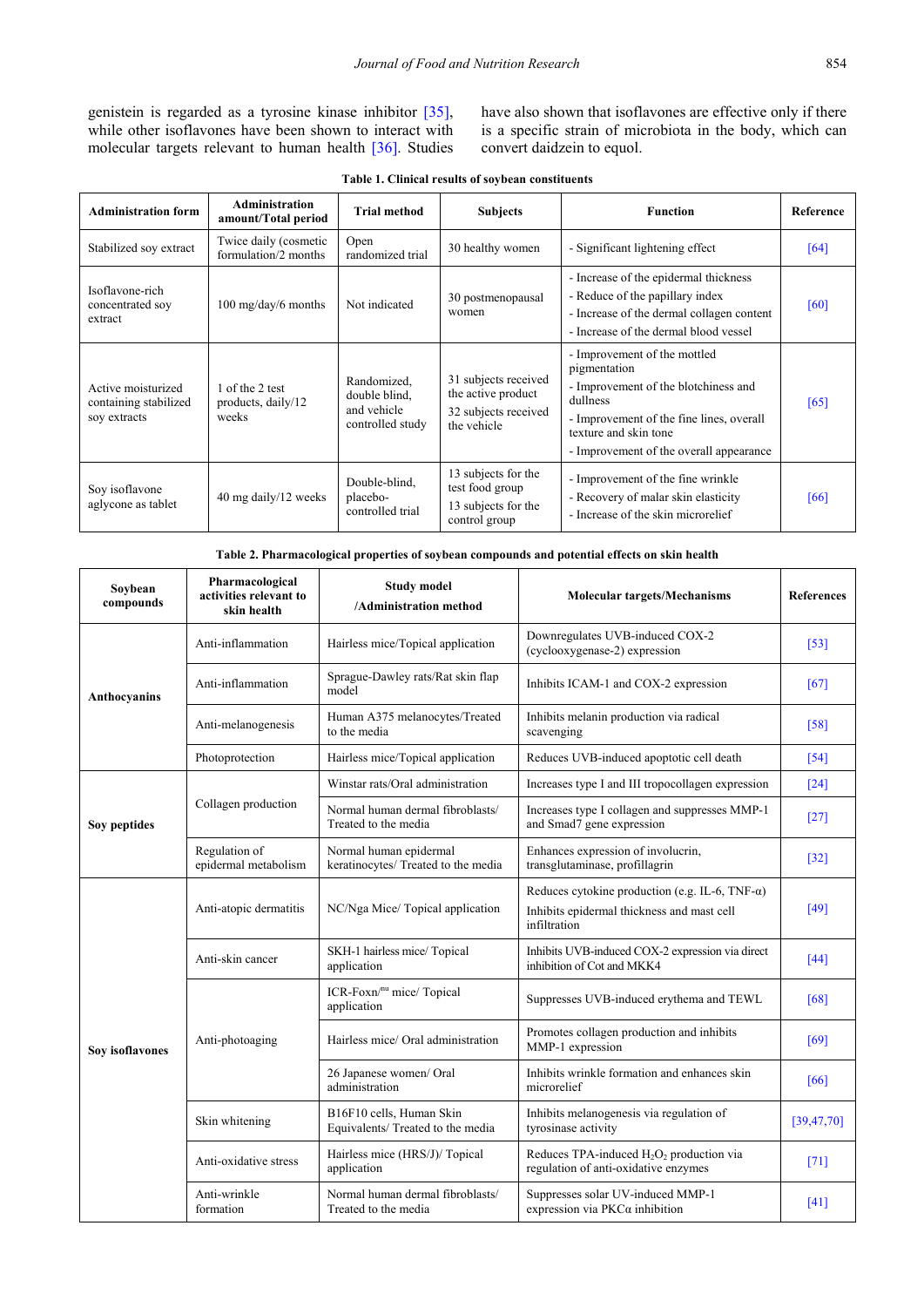Oral and topical administration of genistein substantially inhibits UVB-induced skin carcinogenesis and cutaneous aging in mice, as well as photodamage in humans [\[37\].](#page-5-20) It has been suggested that the mechanisms involved target oxidative and photodynamically damaged DNA, the downregulation of UVB-activated signal transduction cascades, and antioxidant activities. Two-stage skin carcinogenesis models have shown that genistein suppresses skin carcinogenesis through ornithine decarboxylase activity [\[38\].](#page-5-21) Genistein also exhibits skin whitening effects via alteration of the Maillard reaction pathway by trapping advanced glycation end products (AGEs) both in biological and protein-lactose suspensions [\[39\].](#page-5-18) Daidzein is another well-known isoflavone that shows anti-aging effects. When daidzein is applied alone, skin collagen synthesis is increased and collagen degradation is inhibited *in vitro* and *in vivo* [\[40\].](#page-5-22) Daidzein also inhibits UVB induced MMP-1 expression in human skin fibroblasts [\[41\].](#page-5-19) As a metabolite of daizein, equol can prevent symptoms of skin aging by enhancing collagen, elastin and TIMP expression, while decreasing MMP gene expression [\[42\].](#page-5-23) Among the trace concentrations of isoflavones produced by genistein and daidzein in the metabolic process, a few have shown better efficacy than their parent compounds. It has been proposed that these observations are a direct result of the binding of equol to the estrogen receptor (ER), with its effect decreased by tamoxifen, an antagonist of ER subtypes [\[42\].](#page-5-23) Equol reportedly inhibits TPA-induced neoplastic transformation in skin cells and binds to MEK1 directly to inhibit the MEK/ERK/p90RSK/activator protein-1 signaling pathway. Daidzein has one more carbonyl group than equol, and this carbonyl group interacts with the hydrophobic surface formed by Phe-209, Val-211, and Leu-118. This steric collision accounts for the lower overall inhibitory effects of daidzein when compared to equol. In a clinical study, equol suppressed 'crow's feet' wrinkles in postmenopausal women without serious adverse effects [\[43\].](#page-5-24)

Other minor isoflavones have also been investigated for the improvement of skin health [\[41\].](#page-5-19) These isoflavones are present in very low concentrations in soybeans, although they may increase during fermentation. Recently, through bioconversion using enzymes or microorganisms for functional food or cosmetic applications [\[36\].](#page-5-8) 6,7,4'-trihydroxyisoflavone (THIF), a metabolite of daidzein, exhibits anti-wrinkle formation properties via direct suppression of PKC $\alpha$  kinase activity [\[41\].](#page-5-19) 6,7,4'-THIF dose-dependently reduces *in vitro* PKCα kinase activity, and a direct interaction between  $6,7,4$ <sup>2</sup>-THIF and PKC $\alpha$ was also confirmed. Furthermore, another metabolite, 7.3',4'-THIF has been proposed as an inhibitor of Cot and MKK4 in a UVB-induced skin inflammation model [\[44\].](#page-5-17) Cot and MKK4 are inflammatory signaling proteins that regulate MAPK phosphorylation [\[45,46\].](#page-5-25) The kinase activity of Cot and MKK4 were both significantly attenuated with 7,3',4'-THIF treatment, whereas p38a JNK1, ERKs, and MSK1 activities remained unaffected. Subsequently, UVB-increased COX-2 expression was reduced and, more importantly, skin tumor incidence decreased after treatment with the compound [\[44\].](#page-5-17) The skin whitening properties of 7,3',4'-THIF and another metabolite, 7,8,4'-THIF, have also been reported [\[47\].](#page-5-26) Melanogenesis levels decreased in the presence of these two compounds, concomitant with a reduction in the

expression of several melanogenesis-related genes, such as microphthalmia-associated transcription factor (MITF), tyrosinase, and TRP-1 and -2. These studies confirmed the depigmentation effects using an African-American human skin equivalent, with treatment of 7,8,4'- or 7,3',4'-THIF enhancing skin tone brightness compared with DPBS treatment [\[47\].](#page-5-26) We have also evaluated the anti-atopic dermatitis properties of 7,3',4'-THIF in NC/Nga mice. Aberrant increases in skin cytokine production is a widely-accepted biomarker for atopic dermatitis [\[48\].](#page-5-27) We found that LPS-increased production of nitric oxide, and TNF-a and IL-6 was largely attenuated by 7,3',4'-THIF treatment in Raw 264.7 cells. Furthermore, using a *Dermatophagoides farinae*-induced atopic dermatitis model, the anti-atopic dermatitis effect was further defined. Whereas scratching time and ear thickness were decreased, filaggrin expression was significantly increased with topical application of the compound [\[49\].](#page-5-16) Although compounds such as genistein and daidzein, which are abundant in soybeans, can be easily adapted for industrial scale, the rarer isoflavones present in trace quantities represent several challenges. Recently, a technique for producing rare isoflavones using enzymes has been developed, and this may improve the economic incentive to develop soy isoflavones for wider use.

#### **2.4. Anthocyanins**

Although the color of the most widely-cultivated soybean is yellow, some varieties of soybean have alternative colors [\[50\].](#page-5-28) Anthocyanins are responsible for the naturally-occurring purple pigments of the fruits [\[51\],](#page-5-29) and are mainly present in soybean seed coats [\[50\].](#page-5-28) In 2012, Djordje et al. [\[52\],](#page-5-30) investigated the polyphenol content of colored soybean seeds from varieties in central Europe. It was determined that approximately 0.60 mg of anthocyanins in the form of cyanidin-3-glucoside dry material exists in the extracts of black soybean seeds [\[52\].](#page-5-30) The dominant anthocyanins present in soybean seed coats are cyanidin-3-monoglucoside and delphinidin-3-monoglucoside. Additionally, petunidin-3 glucoside and pelargonidin-3-*O*-glucoside have been identified in colored soybean seeds in trace concentrations [\[52\].](#page-5-30)

The beneficial effects of anthocyanins present in soybean seed have been reported in previous studies [\[53\].](#page-5-13) Tsoyi et al., reported that anthocyanins from black soybean [Glycine max (L.) Merr] seed coats inhibit UVB-induced apoptotic cell death [\[54\].](#page-5-15) In this study, anthocyanins suppressed caspase-3 cleavage and Bax expression. Furthermore, UVB-induced ROS upregulation was also decreased after anthocyanin treatment (which acts as a ROS scavenger), and this was thought to be because increased ROS production can accelerate the skin aging process via oxidative stress [\[7,55\].](#page-4-4) In 2013, we also reported similar findings [\[56\].](#page-5-31) NADPH oxidase (NOX) is a major ROS-producing enzyme present in most living cells [\[57\].](#page-5-32) We observed that delphinidin, one of the major anthocyanins present in black soybean [\[52\]](#page-5-30) has an inhibitory effect on NOX, and subsequently suppresses the UVB-induced skin-wrinkle promoting enzyme MMP-1 [\[56\].](#page-5-31) UV-induced melanin accumulation in the skin is becoming of increasing interest for anti-skin aging research. In 2013, the anti-melanogenic effects of anthocyanins were reported, showing that 50 mg/ml of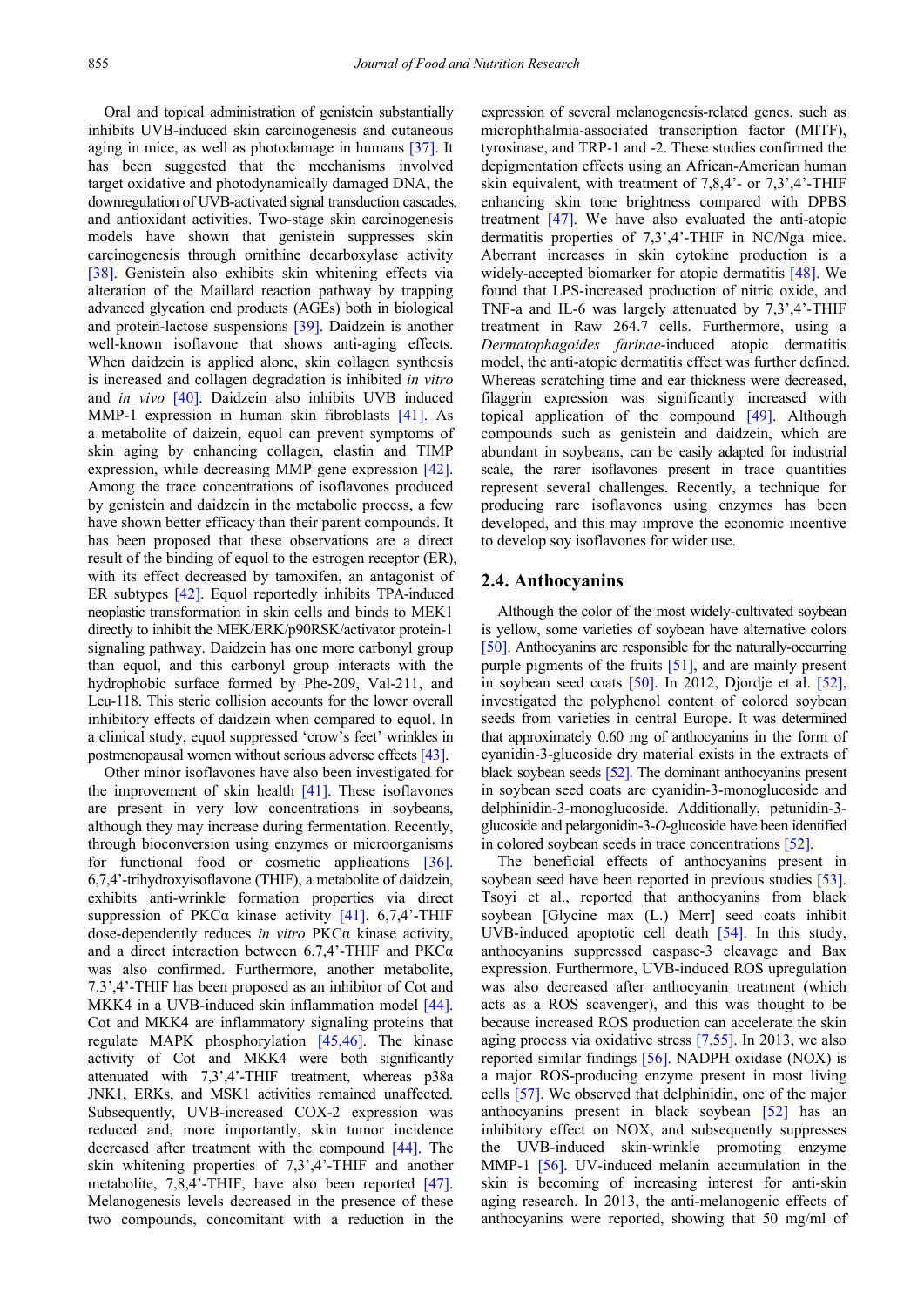liposome-encapsulated anthocyanin elicits a 60% regression in melanin synthesis [\[58\].](#page-5-14) The underlying mechanism responsible for this suppression was demonstrated to be a reduction in tyrosinase activity and MITF expression. Other studies have identified various anti-inflammatory properties of anthocyanins in experimental models [\[53\].](#page-5-13) The suppression of skin inflammation is highly significant for skin health, as chronic skin inflammation has been associated with skin carcinogenesis [\[12,59\].](#page-4-9) Recent studies have shown that treatment with anthocyanins can attenuate UVB-induced expression of COX-2, a well-known inflammatory molecule in the skin [\[53\].](#page-5-13) This inhibitory effect is at least in part due to suppression of the phosphatidylinositol 3-kinase/Akt pathway.

Although the beneficial effects of anthocyanins present in soybean are becoming more commonly accepted due to accumulating evidence, their potential for widespread application as novel cosmetic ingredients has not been extensively discussed. Thus, it is necessary for future research to focus on both the scientific and commercial aspects of soybean anthocyanins in relation to such applications.

# **3. Conclusions**

While many reports on the beneficial effects of soybean constituents on skin health have been published [\[60,61\],](#page-5-10) the underlying mechanisms responsible and the precise physiological outcomes require further understanding. To date, a number of soybean constituents have been incorporated in cosmetic products that imbue functional properties such as skin whitening or anti-wrinkle activity. The primary route of intake for soybean in humans is via ingestion, and orally-administered soybean compounds are converted to their metabolites via the gut and liver [\[62\].](#page-5-33) Interestingly, significant differences have been found in the incidence rate of prostate cancer between Asians and their European/North American counterparts [\[63\].](#page-5-34) At least one previous study has suggested that this may be a result of differences in diet and gut microbiota. The risk of prostate cancer is relatively higher in Caucasians compared with Asians, and this is thought to be at least partially due to lower levels of equol-producing bacteria in the gut [\[63\].](#page-5-34) The bioavailability and metabolic pathways potentially responsible for such an observation should be more clearly elucidated in future studies.

Although soybean metabolite research needs to be undertaken more comprehensively, it is becoming clear that oral or topical application of soybean extracts are likely to have effects on skin health with clear outcomes such as whitening and anti-wrinkle formation. For the ethical application of soybean products in the cosmetic industry, evidence-based research needs to be conducted in order to support labelling claims.

### **Acknowledgements**

This work was supported by the the Mid-career Researcher Program (2015R1A2A1A10053567 to KWL) from the Ministry of Science, ICT & Future Planning, and supported by a grant from the Korea Food Research Institute (E0164700-02 to TGL), Republic of Korea.

## **References**

- <span id="page-4-0"></span>[1] Euromonitor, America Bo, Lynch M. *Cosmetics, Household & Personal Care Industry Primer*. In*.*; 2016.
- <span id="page-4-1"></span>[2] Brody H. "Beauty", *Nature*, 526 (7572). S1. Oct 08 2015
- <span id="page-4-2"></span>[3] Liew S, Wu WT, Chan HH, Ho WW, Kim HJ, Goodman GJ, Peng PH, Rogers JD. "Consensus on Changing Trends, Attitudes, and Concepts of Asian Beauty", *Aesthetic Plast Surg*, 40 (2). 193-201. Apr 2016.
- [4] Shirakabe Y, Suzuki Y, Lam SM. "A new paradigm for the aging Asian face", *Aesthetic Plast Surg*, 27 (5). 397-402. Sep-Oct 2003.
- [5] Rho NK, Chang YY, Chao YY, Furuyama N, Huang PY, Kerscher M, Kim HJ, Park JY, Peng HL, Rummaneethorn P et al. "Consensus Recommendations for Optimal Augmentation of the Asian Face with Hyaluronic Acid and Calcium Hydroxylapatite Fillers", *Plast Reconstr Surg*, 136 (5). 940-56. Nov 2015.
- <span id="page-4-3"></span>[6] Panich U, Sittithumcharee G, Rathviboon N, Jirawatnotai S. "Ultraviolet Radiation-Induced Skin Aging: The Role of DNA Damage and Oxidative Stress in Epidermal Stem Cell Damage Mediated Skin Aging", *Stem Cells Int*, 2016 7370642. 2016.
- <span id="page-4-4"></span>[7] Kammeyer A, Luiten RM. "Oxidation events and skin aging", *Ageing Res Rev*, 21 16-29. Jan 31 2015
- <span id="page-4-5"></span>[8] Katsnelson A. "Cosmetics: Molecular beauty", *Nature*, 526 (7572). S4-5. Oct 08 2015.
- <span id="page-4-6"></span>[9] Verdier-Sevrain S, Bonte F. "Skin hydration: a review on its molecular mechanisms", *J Cosmet Dermatol*, 6 (2). 75-82. Jun 2007.
- <span id="page-4-7"></span>[10] Pasparakis M, Haase I, Nestle FO. "Mechanisms regulating skin immunity and inflammation", *Nat Rev Immunol*, 14 (5). 289-301. May 2014.
- <span id="page-4-8"></span>[11] Hosseini M, Kasraian Z, Rezvani HR. "Energy metabolism in skin cancers: A therapeutic perspective", *Biochim Biophys Acta*, 1858 (8). 712-22. Aug 2017.
- <span id="page-4-9"></span>[12] Maru GB, Gandhi K, Ramchandani A, Kumar G. "The role of inflammation in skin cancer", *Adv Exp Med Biol*, 816 437-69. 2014.
- <span id="page-4-10"></span>[13] Kim MY, Van K, Kang YJ, Kim KH, Lee SH. "Tracing soybean domestication history: From nucleotide to genome", *Breed Sci*, 61 (5). 445-52. Jan 2012.
- <span id="page-4-13"></span>[14] Barnes S. "The biochemistry, chemistry and physiology of the isoflavones in soybeans and their food products", *Lymphat Res Biol*, 8 (1). 89-98. Mar 2010.
- [15] Sanatkar MR, Scoglio C, Natarajan B, Isard SA, Garrett KA. "History, Epidemic Evolution, and Model Burn-In for a Network of Annual Invasion: Soybean Rust", *Phytopathology*, 105 (7). 947-55. Jul 2015.
- <span id="page-4-11"></span>[16] Agyei D. "Bioactive Proteins and Peptides from Sovbeans", *Recent Pat Food Nutr Agric*, 7 (2). 100-7. 2015.
- <span id="page-4-12"></span>[17] Gilbert ER, Liu D. "Anti-diabetic functions of soy isoflavone genistein: mechanisms underlying its effects on pancreatic betacell function", *Food Funct*, 4 (2). 200-12. Feb 2013.
- <span id="page-4-14"></span>[18] Park NH, Park JS, Kang YG, Bae JH, Lee HK, Yeom MH, Cho JC, Na YJ. "Soybean extract showed modulation of retinoic acidrelated gene expression of skin and photo-protective effects in keratinocytes", *Int J Cosmet Sci*, 35 (2). 136-42. Apr 2013.
- <span id="page-4-15"></span>[19] Lee TH, Do MH, Oh YL, Cho DW, Kim SH, Kim SY. "Dietary fermented soybean suppresses UVB-induced skin inflammation in hairless mice via regulation of the MAPK signaling pathway", *J Agric Food Chem*, 62 (36). 8962-72. Sep 10 2014.
- <span id="page-4-16"></span>[20] Uyar B, Sivrikoz ON, Ozdemir U, Dasbasi T, Sacar H. "Histological investigation of the effect of soybean (Glycine max) extracts on the collagen layer and estrogen receptors in the skin of female rats", *Clinics (Sao Paulo)*, 69 (12). 854-61. 2014.
- <span id="page-4-17"></span>[21] Paine C, Sharlow E, Liebel F, Eisinger M, Shapiro S, Seiberg M. "An alternative approach to depigmentation by soybean extracts via inhibition of the PAR-2 pathway", *J Invest Dermatol*, 116 (4). 587-95. Apr 2001.
- <span id="page-4-18"></span>[22] Tanaka K, Ohgo Y, Katayanagi Y, Yasui K, Hiramoto S, Ikemoto H, Nakata Y, Miyoshi N, Isemura M, Ohashi N et al. "Antiinflammatory effects of green soybean extract irradiated with visible light", *Sci Rep*, 4 4732. Apr 22. 2014.
- <span id="page-4-19"></span>[23] Messina M, Messina V. "The role of soy in vegetarian diets", *Nutrients*, 2 (8). 855-88. Aug 2010.
- <span id="page-4-20"></span>[24] Inoue Y, Itoh H, Aoki M, Ogawa S, Yamane T, Baba T, Tachibana N, Kohno M, Oishi Y, Kobayashi-Hattori K. "Accelerating effect of soy peptides containing collagen peptides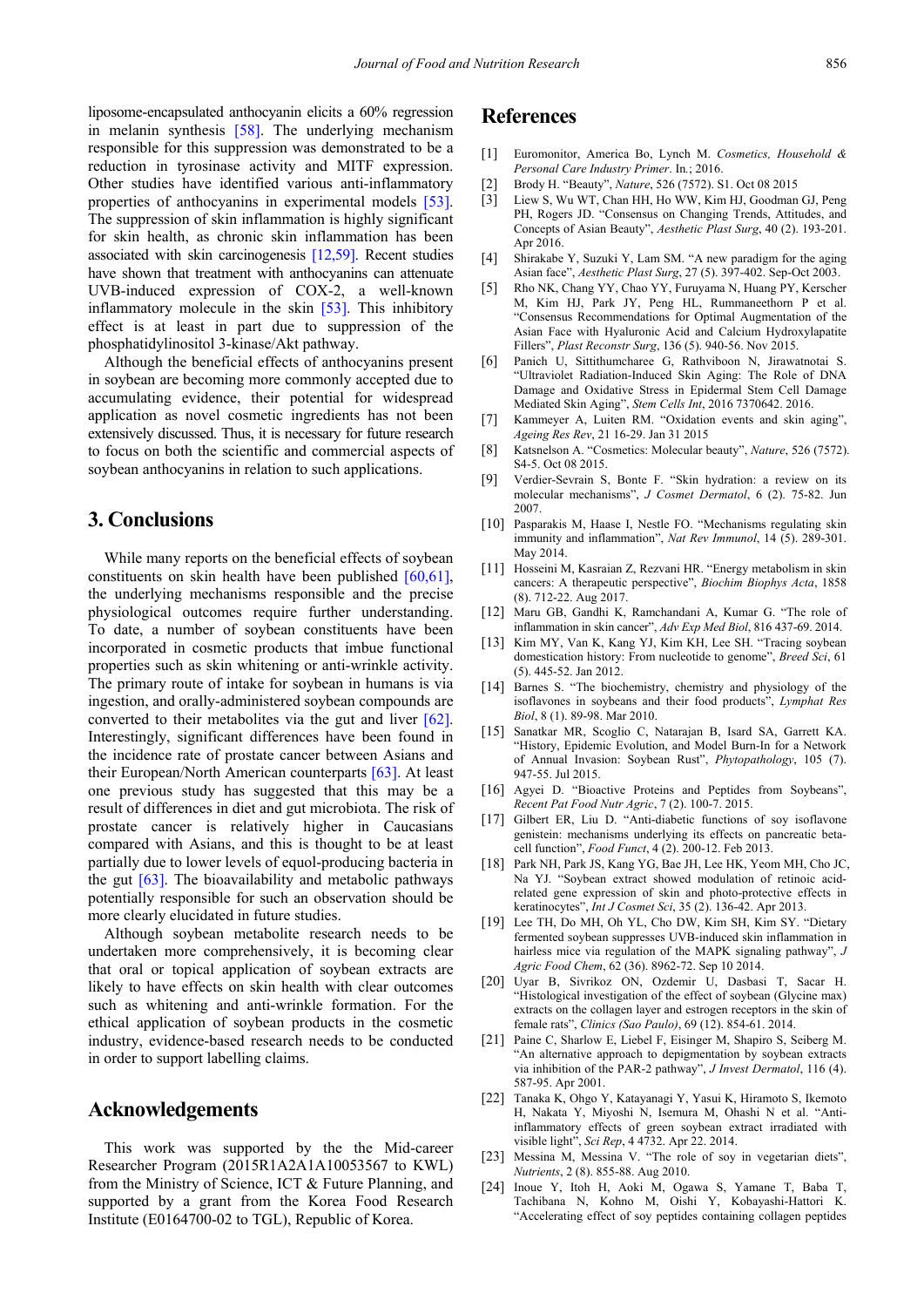on type I and III collagen levels in rat skin", *Biosci Biotechnol Biochem*, 76 (8). 1549-51. 2012.

- <span id="page-5-0"></span>[25] Muceniece R, Namniece J, Nakurte I, Jekabsons K, Riekstina U, Jansone B. "Pharmacological research on natural substances in Latvia: Focus on lunasin, betulin, polyprenol and phlorizin", *Pharmacol Res*, 113 (Pt B). 760-70. Nov 2016.
- <span id="page-5-1"></span>[26] Galvez AF, Chen N, Macasieb J, de Lumen BO. "Chemopreventive property of a soybean peptide (lunasin) that binds to deacetylated histones and inhibits acetylation", *Cancer Res*, 61 (20). 7473-8. Oct 15 2001.
- <span id="page-5-2"></span>[27] Tokudome Y, Nakamura K, Kage M, Todo H, Sugibayashi K, Hashimoto F. "Effects of soybean peptide and collagen peptide on collagen synthesis in normal human dermal fibroblasts", *Int J Food Sci Nutr*, 63 (6). 689-95. Sep 2012.
- <span id="page-5-3"></span>[28] Palmer CN, Irvine AD, Terron-Kwiatkowski A, Zhao Y, Liao H, Lee SP, Goudie DR, Sandilands A, Campbell LE, Smith FJ et al. "Common loss-of-function variants of the epidermal barrier protein filaggrin are a major predisposing factor for atopic dermatitis", *Nat Genet*, 38 (4). 441-6. Apr 2006.
- [29] Dang NN, Pang SG, Song HY, An LG, Ma XL. "Filaggrin silencing by shRNA directly impairs the skin barrier function of normal human epidermal keratinocytes and then induces an immune response", *Braz J Med Biol Res*, 48 (1). 39-45. Jan 2015.
- [30] Sandilands A, Sutherland C, Irvine AD, McLean WH. "Filaggrin in the frontline: role in skin barrier function and disease", *J Cell Sci*, 122 (Pt 9). 1285-94. May 01 2009.
- [31] Osawa R, Akiyama M, Shimizu H. "Filaggrin gene defects and the risk of developing allergic disorders", *Allergol Int*, 60 (1). 1-9. Mar 2011
- <span id="page-5-4"></span>[32] Tokudome Y, Nakamura K, Hashimoto F. "Effects of low molecular weight soybean peptide on mRNA and protein expression levels of differentiation markers in normal human epidermal keratinocytes", *Biosci Biotechnol Biochem*, 78 (6). 1018-21. 2014.
- <span id="page-5-5"></span>[33] Kobayashi H. "Prevention of cancer and inflammation by soybean protease inhibitors", *Front Biosci (Elite Ed)*, 5 966-73. 2013
- <span id="page-5-6"></span>[34] Seema Bhagwat DBHaJMH. *USDA Database for the Isoflavone Content of Selected Foods* In*.*: Nutrient Data Laboratory Beltsville Human Nutrition Research Center Agricultural Research Service U.S. Department of Agriculture 2008.
- <span id="page-5-7"></span>[35] Wang Y, Zhang X, Lebwohl M, DeLeo V, Wei H. "Inhibition of ultraviolet B (UVB)-induced c-fos and c-jun expression in vivo by a tyrosine kinase inhibitor genistein", *Carcinogenesis*, 19 (4). 649-54. Apr 1998.
- <span id="page-5-8"></span>[36] Park G, Baek S, Kim JE, Lim TG, Lee CC, Yang H, Kang YG, Park JS, Augustin M, Mrosek M et al. "Flt3 is a target of coumestrol in protecting against UVB-induced skin photoaging", *Biochem Pharmacol*, 98 (3). 473-83. Dec 01 2015.
- <span id="page-5-20"></span>[37] Wei H, Saladi R, Lu Y, Wang Y, Palep SR, Moore J, Phelps R, Shyong E, Lebwohl MG. "Isoflavone genistein: photoprotection and clinical implications in dermatology", *J Nutr*, 133 (11 Suppl 1). 3811S-9S. Nov 2003.
- <span id="page-5-21"></span>[38] Wei H, Bowen R, Zhang X, Lebwohl M. "Isoflavone genistein inhibits the initiation and promotion of two-stage skin carcinogenesis in mice", *Carcinogenesis*, 19 (8). 1509-14. Aug 1998.
- <span id="page-5-18"></span>[39] Lv L, Shao X, Chen H, Ho CT, Sang S. "Genistein inhibits advanced glycation end product formation by trapping methylglyoxal", *Chem Res Toxicol*, 24 (4). 579-86. Apr 18 2011.
- <span id="page-5-22"></span>[40] Zhao D, Shi Y, Dang Y, Zhai Y, Ye X. "Daidzein stimulates collagen synthesis by activating the TGF-beta/smad signal pathway", *Australas J Dermatol*, 56 (1). e7-14. Feb 2015.
- <span id="page-5-19"></span>[41] Lim TG, Kim JE, Lee SY, Park JS, Yeom MH, Chen H, Bode AM, Dong Z, Lee KW. "The daidzein metabolite, 6,7,4'- Trihydroxyisoflavone, is a novel inhibitor of PKCalpha in suppressing solar UV-induced matrix metalloproteinase 1<sup>7</sup>, *Int J Mol Sci*, 15 (11). 21419-32. 2014.
- <span id="page-5-23"></span>[42] Gopaul R, Knaggs HE, Lephart ED. "Biochemical investigation and gene analysis of equol: a plant and soy-derived isoflavonoid with antiaging and antioxidant properties with potential human skin applications", *Biofactors*, 38 (1). 44-52. Jan-Feb 2012.
- <span id="page-5-24"></span>[43] Oyama A, Ueno T, Uchiyama S, Aihara T, Miyake A, Kondo S, Matsunaga K. "The effects of natural S-equol supplementation on skin aging in postmenopausal women: a pilot randomized placebocontrolled trial", *Menopause*, 19 (2). 202-10. Feb 2012.
- <span id="page-5-17"></span>[44] Lee DE, Lee KW, Byun S, Jung SK, Song N, Lim SH, Heo YS, Kim JE, Kang NJ, Kim BY et al. "7,3',4'-Trihydroxyisoflavone, a metabolite of the soy isoflavone daidzein, suppresses ultraviolet

B-induced skin cancer by targeting Cot and MKK4", *J Biol Chem*, 286 (16). 14246-56. Apr 22 2011.

- <span id="page-5-25"></span>[45] Cuenda A. "Mitogen-activated protein kinase kinase 4 (MKK4)", *Int J Biochem Cell Biol*, 32 (6). 581-7. Jun 2000.
- [46] Krcova Z, Ehrmann J, Krejci V, Eliopoulos A, Kolar Z. "Tpl-2/Cot and COX-2 in breast cancer", *Biomed Pap Med Fac Univ Palacky Olomouc Czech Repub*, 152 (1). 21-5. Jun 2008.
- <span id="page-5-26"></span>[47] Goh MJ, Park JS, Bae JH, Kim DH, Kim HK, Na YJ. "Effects of ortho-dihydroxyisoflavone derivatives from Korean fermented soybean paste on melanogenesis in B16 melanoma cells and human skin equivalents", *Phytother Res*, 26 (8). 1107-12. Aug 2012.
- <span id="page-5-27"></span>[48] Mutou Y, Ibuki Y, Kojima S. "Immunomodulatory effects of ultraviolet B irradiation on atopic dermatitis in NC/Nga mice". *Photodermatol Photoimmunol Photomed*, 23 (4). 135-44. Aug 2007.
- <span id="page-5-16"></span>[49] Kim BB, Kim JR, Kim JH, Kim YA, Park JS, Yeom MH, Joo Lee H, Lee KW, Kang NJ. "7,3',4'-Trihydroxyisoflavone Ameliorates the Development of Dermatophagoides farinae-Induced Atopic Dermatitis in NC/Nga Mice", *Evid Based Complement Alternat Med*, 2013 636597. 2013
- <span id="page-5-28"></span>[50] Todd JJ, Vodkin LO. "Pigmented Soybean (Glycine max) Seed Coats Accumulate Proanthocyanidins during Development", *Plant Physiol*, 102 (2). 663-70. Jun 1993.
- <span id="page-5-29"></span>[51] Timberlake' PBCF. "Anthocyanins as natural food coloursselected aspects", *Food Chemistry*, 58 7. 1997.
- <span id="page-5-30"></span>[52] Malencic D, Cvejic J, Miladinovic J. "Polyphenol content and antioxidant properties of colored soybean seeds from central Europe", *J Med Food*, 15 (1). 89-95. Jan 2012.
- <span id="page-5-13"></span>[53] Tsoyi K, Park HB, Kim YM, Chung JI, Shin SC, Lee WS, Seo HG, Lee JH, Chang KC, Kim HJ. "Anthocyanins from black soybean seed coats inhibit UVB-induced inflammatory cylooxygenase-2 gene expression and PGE2 production through regulation of the nuclear factor-kappaB and phosphatidylinositol 3-kinase/Akt pathway", *J Agric Food Chem*, 56 (19). 8969-74. Oct 8 2008.
- <span id="page-5-15"></span>[54] Tsoyi K, Park HB, Kim YM, Chung JI, Shin SC, Shim HJ, Lee WS, Seo HG, Lee JH, Chang KC et al. "Protective effect of anthocyanins from black soybean seed coats on UVB-induced apoptotic cell death in vitro and in vivo", *J Agric Food Chem*, 56 (22). 10600-5. Nov 26 2008.
- [55] Wolfle U, Seelinger G, Bauer G, Meinke MC, Lademann J, Schempp CM. "Reactive molecule species and antioxidative mechanisms in normal skin and skin aging", *Skin Pharmacol Physiol*, 27 (6). 316-32. 2014.
- <span id="page-5-31"></span>[56] Lim TG, Jung SK, Kim JE, Kim Y, Lee HJ, Jang TS, Lee KW. "NADPH oxidase is a novel target of delphinidin for the inhibition of UVB-induced MMP-1 expression in human dermal fibroblasts", *Exp Dermatol*, 22 (6). 428-30. Jun 2013.
- <span id="page-5-32"></span>[57] Groemping Y, Lapouge K, Smerdon SJ, Rittinger K. "Molecular basis of phosphorylation-induced activation of the NADPH oxidase", *Cell*, 113 (3). 343-55. May 2 2003.
- <span id="page-5-14"></span>[58] Hwang JM, Kuo HC, Lin CT, Kao ES. "Inhibitory effect of liposome-encapsulated anthocyanin on melanogenesis in human melanocytes", *Pharm Biol*, 51 (8). 941-7. Aug 2013.
- [59] Hensler S, Mueller MM. "Inflammation and skin cancer: old pals telling new stories", *Cancer J*, 19 (6). 517-24. Nov-Dec 2013.
- <span id="page-5-10"></span>[60] Accorsi-Neto A, Haidar M, Simoes R, Simoes M, Soares-Jr J, Baracat E. "Effects of isoflavones on the skin of postmenopausal women: a pilot study", *Clinics (Sao Paulo)*, 64 (6). 505-10. 2009.
- [61] Messina M. "Soy foods, isoflavones, and the health of postmenopausal women", *Am J Clin Nutr*, 100 Suppl 1 423S-30S. Jul 2014.
- <span id="page-5-33"></span>[62] Atkinson C, Frankenfeld CL, Lampe JW. "Gut bacterial metabolism of the soy isoflavone daidzein: exploring the relevance to human health", *Exp Biol Med (Maywood)*, 230 (3). 155-70. Mar 2005.
- <span id="page-5-34"></span>[63] Akaza H. "Prostate cancer chemoprevention by soy isoflavones: role of intestinal bacteria as the "second human genome", *Cancer Sci*, 103 (6). 969-75. Jun 2012
- <span id="page-5-9"></span>[64] Hermanns JF, Petit L, Pierard-Franchimont C, Paquet P, Pierard GE. "Assessment of topical hypopigmenting agents on solar lentigines of Asian women", *Dermatology*, 204 (4). 281-6. 2002.
- <span id="page-5-11"></span>[65] Wallo W, Nebus J, Leyden JJ. "Efficacy of a soy moisturizer in photoaging: a double-blind, vehicle-controlled, 12-week study", *J Drugs Dermatol*, 6 (9). 917-22. Sep 2007.
- <span id="page-5-12"></span>[66] Izumi T, Saito M, Obata A, Arii M, Yamaguchi H, Matsuyama A. "Oral intake of soy isoflavone aglycone improves the aged skin of adult women", *J Nutr Sci Vitaminol (Tokyo)*, 53 (1). 57-62. Feb 2007.